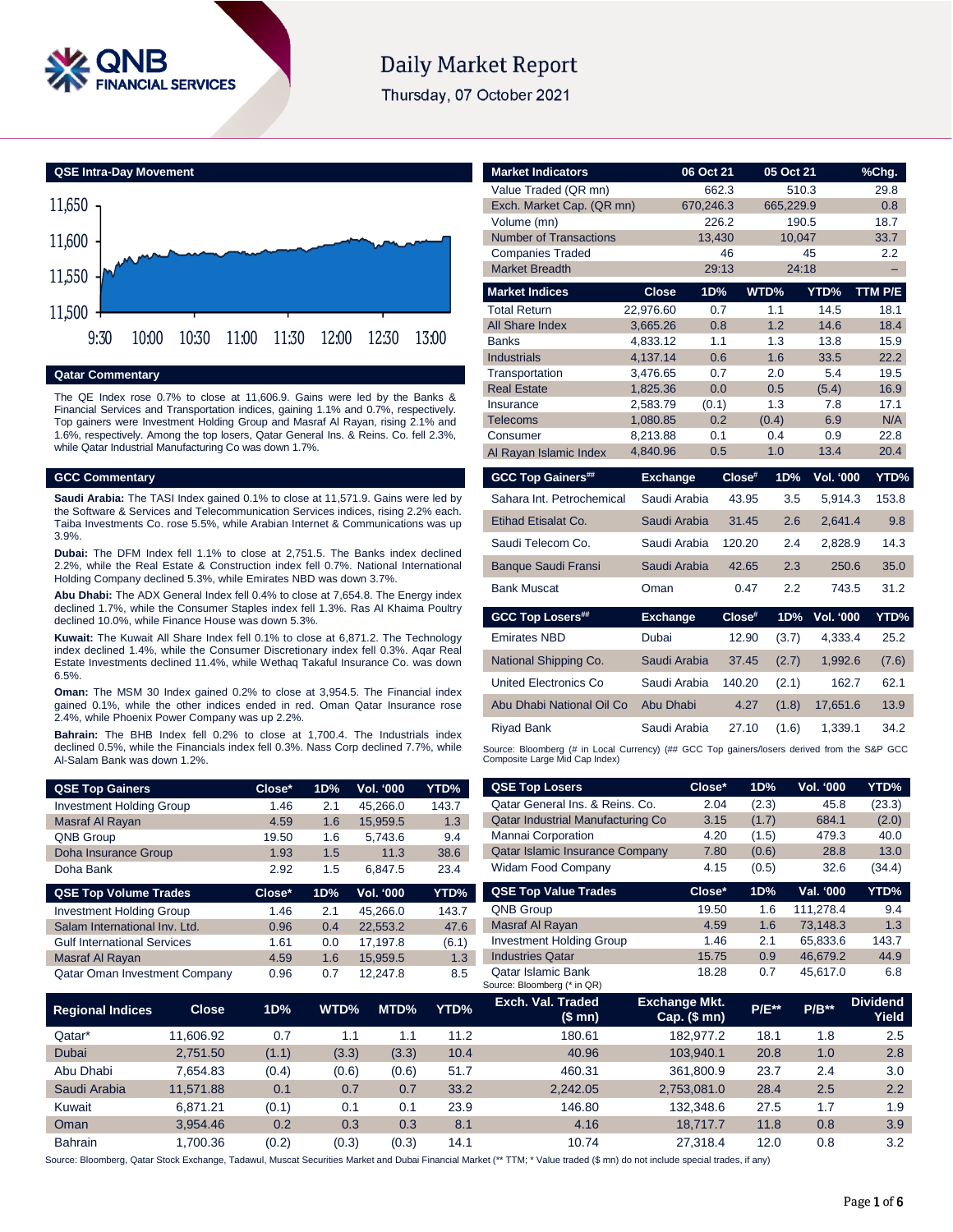### **Qatar Market Commentary**

- The QE Index rose 0.7% to close at 11,606.9. The Banks & Financial Services and Transportation indices led the gains. The index rose on the back of buying support from GCC and foreign shareholders despite selling pressure from Qatari and Arab shareholders.
- Investment Holding Group and Masraf Al Rayan were the top gainers, rising 2.1% and 1.6%, respectively. Among the top losers, Qatar General Ins. & Reins. Co. fell 2.3%, while Qatar Industrial Manufacturing Co. was down 1.7%.
- Volume of shares traded on Wednesday rose by 18.7% to 226.2mn from 190.5mn on Tuesday. Further, as compared to the 30-day moving average of 171.7mn, volume for the day was 31.7% higher. Investment Holding Group and Salam International Inv. Ltd. were the most active stocks, contributing 20.0% and 10.0% to the total volume, respectively.

| <b>Overall Activity</b>        | Buy %* | Sell %*  | Net (QR)          |
|--------------------------------|--------|----------|-------------------|
| Qatari Individuals             | 32.59% | 42.65%   | (66, 578, 603.4)  |
| <b>Qatari Institutions</b>     | 22.85% | 28.37%   | (36, 563, 661.8)  |
| Qatari                         | 55.44% | 71.02%   | (103, 142, 265.1) |
| <b>GCC Individuals</b>         | 0.41%  | 0.84%    | (2,803,135.8)     |
| <b>GCC</b> Institutions        | 4.58%  | 1.66%    | 19,321,345.4      |
| <b>GCC</b>                     | 4.99%  | 2.49%    | 16,518,209.6      |
| Arab Individuals               | 8.99%  | 9.84%    | (5,650,054.5)     |
| <b>Arab Institutions</b>       | 0.04%  | $0.00\%$ | 289,980.6         |
| Arab                           | 9.03%  | 9.84%    | (5,360,073.9)     |
| <b>Foreigners Individuals</b>  | 1.84%  | 2.63%    | (5,230,719.1)     |
| <b>Foreigners Institutions</b> | 28.70% | 14.02%   | 97,214,848.5      |
| <b>Foreigners</b>              | 30.54% | 16.65%   | 91,984,129.4      |

Source: Qatar Stock Exchange (\*as a % of traded value)

# **Ratings, Global Economic Data and Earnings Calendar**

#### **Ratings Updates**

| Company                               | Agency        | Market | Type*                   | Old Rating               | <b>New Rating</b> | <b>Rating Change</b> | Outlook       | <b>Outlook Change</b>    |
|---------------------------------------|---------------|--------|-------------------------|--------------------------|-------------------|----------------------|---------------|--------------------------|
| Abu Dhabi<br>National<br>Insurance Co | <b>AMBest</b> | UAE    | FCR/LT-Issuer<br>Credit | $\overline{\phantom{0}}$ | A/A               | $\equiv$             | <b>STABLE</b> | $\overline{\phantom{a}}$ |

Source: News reports, Bloomberg (\* LT - Long Term, ST - Short Term, FSR- Financial Strength Rating, FCR - Foreign Currency Rating, LCR - Local Currency Rating, IDR - Issuer Default Rating, SR -Support Rating, LC –Local Currency, FBD – Foreign Bank Deposits, LBD – Local Bank Deposits, CRA – Counterparty Risk Assessment, BCA – Baseline Credit Assessment, ABCA – Adjusted Baseline Credit Assessment)

#### **Global Economic Data**

| <b>Date</b> | Market  | <b>Source</b>                | Indicator                              | Period | Actual    | <b>Consensus Previous</b>    |           |
|-------------|---------|------------------------------|----------------------------------------|--------|-----------|------------------------------|-----------|
| $06-10$     | US      | Mortgage Bankers Association | <b>MBA Mortgage Applications</b>       | 01-Oct | $-6.90\%$ |                              | $-1.10\%$ |
| $06-10$     | UK      | <b>Markit</b>                | <b>Markit/CIPS UK Construction PMI</b> | Sep    | 52.6      | 54                           | 55.2      |
| $06-10$     | Germanv | Markit                       | <b>Markit Germany Construction PMI</b> | Sep    | 47.1      | $\qquad \qquad \blacksquare$ | 44.6      |

Source: Bloomberg (s.a. = seasonally adjusted; n.s.a. = non-seasonally adjusted; w.d.a. = working day adjusted)

#### **Earnings Calendar**

| <b>Tickers</b> | <b>Company Name</b>                           | Date of reporting 3Q2021 results | No. of days remaining | <b>Status</b> |
|----------------|-----------------------------------------------|----------------------------------|-----------------------|---------------|
| <b>QNBK</b>    | <b>QNB Group</b>                              | 10-Oct-21                        | 3                     | Due           |
| QNCD           | <b>Qatar National Cement Company</b>          | 10-Oct-21                        | 3                     | <b>Due</b>    |
| <b>VFQS</b>    | Vodafone Qatar                                | 14-Oct-21                        | $\overline{7}$        | Due           |
| <b>NLCS</b>    | Alijarah Holding                              | 14-Oct-21                        | $\overline{7}$        | <b>Due</b>    |
| QGTS           | Qatar Gas Transport Company Limited (Nakilat) | 17-Oct-21                        | 10                    | Due           |
| <b>QIBK</b>    | <b>Qatar Islamic Bank</b>                     | 17-Oct-21                        | 10                    | <b>Due</b>    |
| QIGD           | <b>Qatari Investors Group</b>                 | 17-Oct-21                        | 10                    | Due           |
| <b>KCBK</b>    | Al Khalij Commercial Bank                     | 18-Oct-21                        | 11                    | <b>Due</b>    |
| <b>ABQK</b>    | Ahli Bank                                     | 19-Oct-21                        | 12                    | Due           |
| <b>QFLS</b>    | <b>Qatar Fuel Company</b>                     | 20-Oct-21                        | 13                    | <b>Due</b>    |
| QLMI           | QLM Life & Medical Insurance Company          | 24-Oct-21                        | 17                    | Due           |
| <b>MERS</b>    | Al Meera Consumer Goods Company               | 24-Oct-21                        | 17                    | <b>Due</b>    |
| <b>AKHI</b>    | Al Khaleej Takaful Insurance Company          | 25-Oct-21                        | 18                    | Due           |
| <b>QIMD</b>    | <b>Qatar Industrial Manufacturing Company</b> | 27-Oct-21                        | 20                    | <b>Due</b>    |
| <b>DOHI</b>    | Doha Insurance Group                          | 27-Oct-21                        | 20                    | Due           |

Source: QSE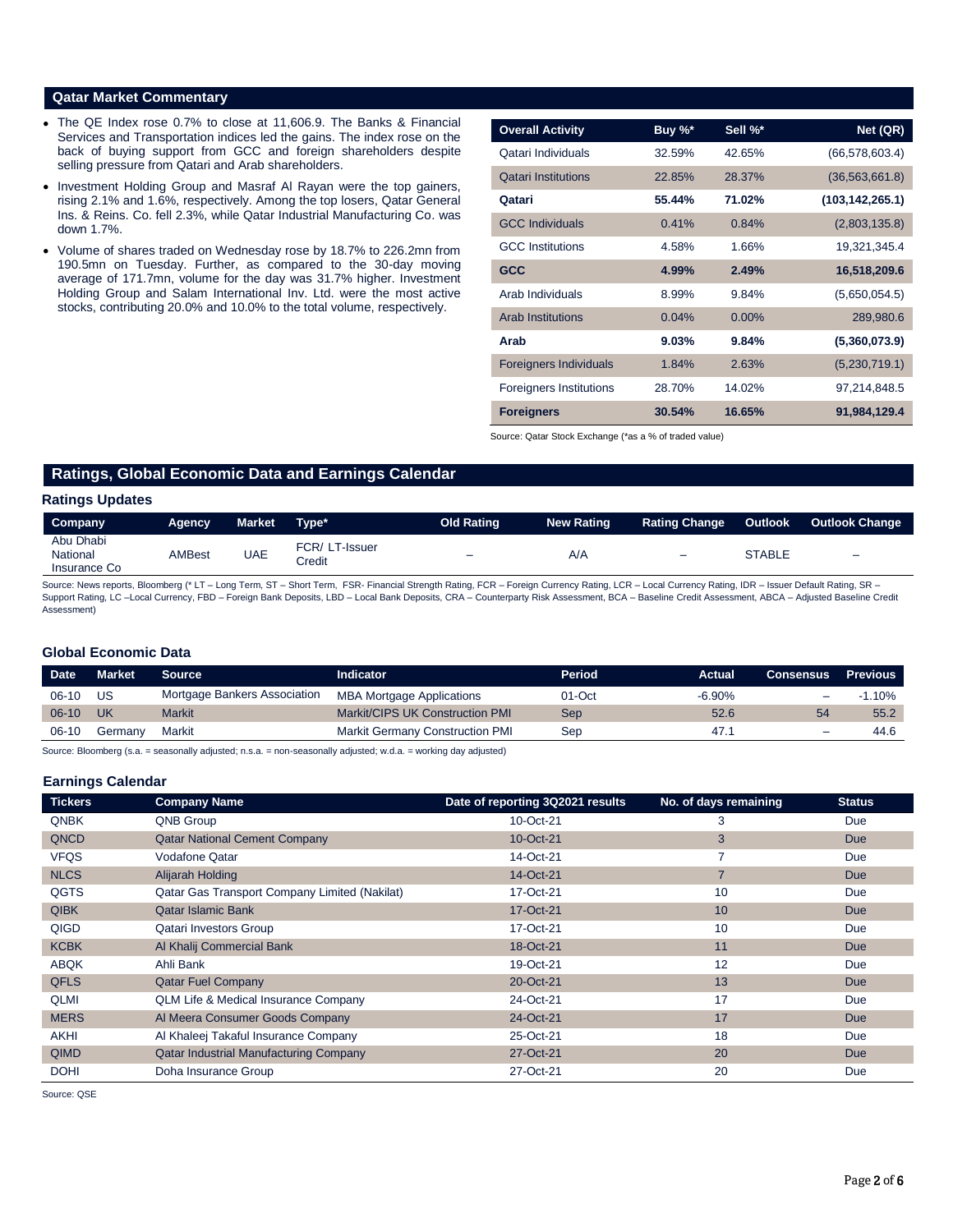### **News**

#### **Qatar**

- **KCBK EGM approves merger with MARK –** Al Khalij Commercial Bank (KCBK, Al Khaliji) shareholders have approved the bank's merger plan with Masraf Al Rayan (MARK) at their Extraordinary General Meeting (EGM). The EGM was held electronically during which shareholders considered and passed five resolutions pertaining to the ongoing merger. Shareholders approved the dissolution of Al Khaliji for the purpose of its merger with Masraf Al Rayan subject to all applicable laws and regulations. As a result, trading in Al Khaliji shares will be suspended with immediate effect until the completion of the merger (or effective date). At this date, Al Khaliji shareholders will be issued shares of Masraf Al Rayan. Additionally, the shareholders approved the proposed merger of Al Khaliji and Masraf Al Rayan, which is to be effected by way of a merger pursuant to Article 278 of Qatar Commercial Companies Law Number 11 of 2015 and its subsequent amendments and the provisions of the Qatar Central Bank Law Number 13 of 2012. This will be done through the issuance of new shares in Masraf Al Rayan on the basis of the shareholders of Al Khaliji receiving 0.5 Masraf Al Rayan shares for every 1 share in Al Khaliji, subject to obtaining all regulatory approvals and fulfilling all the conditions set out in the merger agreement dated January 7 this year between Al Khaliji and Masraf Al Rayan. (QSE, Gulf-Times.com)
- **VFQS to disclose its 3Q2021 financial results on October 14 –** Vodafone Qatar (VFQS) will disclose its financial statement for the period ending September 30, 2021 on October 14, 2021. (QSE)
- **VFQS to holds its investors relation conference call on October 17 –** Vodafone Qatar (VFQS) will hold the conference call with the Investors to discuss the financial results for the 3Q2021 on October 17, 2021 at 01:30 pm, Doha Time. (QSE)
- **QLMI to disclose its 3Q2021 financial results on October 24 –** QLM Life & Medical Insurance Company (QLMI) will disclose its financial statement for the period ending September 30, 2021 on October 24, 2021. (QSE)
- **MCCS board of directors to meet on October 27 –** Mannai Corporation (MCCS) has announced that its board of directors will be holding a meeting on October 27, 2021, to discuss the financial performance and approve the financial statements of the 3rd Quarter ending on September 30, 2021 (QSE)
- **AMNM signs addendum to cover more QLMI clients –** Alfardan Medical with Northwestern Medicine (AMNM), Qatar's latest premium medical center, signed an addendum to expand coverage to the Privilege and Prestige networks of Qatar Life and Medical Insurance Company (QLMI), a subsidiary of Qatar Insurance Company (QATI) Group. Through this addendum, more beneficiaries covered by QLMI can now access the American patient-centric model of care from AMNM, where patients receive multidisciplinary services based on international best practices. AMNM's extensive list of specialties includes Fertility Medicine, and Invitro-fertilization (IVF), Gynecology, Dermatology, Plastic Surgery, Orthopedics/ Sports Medicine, Executive Health, Internal Medicine, Dental, Gastroenterology, Ophthalmology, Cardiology, Endocrinology, and ENT, with plans to expand in the coming months. (Peninsula Qatar)
- **OIL TENDER: Qatar offers Low-Sulfur Condensate for December loading –** Qatar Petroleum for the Sale of Petroleum Products Company Limited (QPSPP) is offering to sell 500k-1mn bbls of Low-Sulfur Condensate for December loading from Ras Laffan, according to a tender document. Bids are due 12:30pm local time on October 13, to be valid until 5pm the next day. (Bloomberg)
- **Al Kaabi: More consumers realizing economic benefits, environmental qualities of LNG –** Minister of State for Energy Affairs, President and CEO of Qatar Petroleum, HE Saad Sherida Al Kaabi reaffirmed the need for a collaborative approach for the transition to cleaner energy, starting with consumers, guided by governments, and supported by producers. His Excellency's remarks came during the opening session of the 10th LNG Producer-Consumer Conference, which was hosted and held virtually from Japan. In his keynote speech, the Minister highlighted the key role end-consumers must play in the energy transition to achieve the global CO2 emissions reduction goals. Minister Al Kaabi noted that, "We need to recognize that a successful energy transition cannot be driven by producers alone. It is a shared responsibility that requires the active collaboration of energy producers, legislators & governments, and end-consumers." Expressing optimism about the role of LNG in the energy transition due to its many advantages including its unique ability to complement renewables, Minister Al Kaabi said, "I believe that the best for the LNG industry is yet to come, and that more consumers are realizing the economic benefits and environmental qualities of LNG, and are adopting it as a key, cleaner, economical and reliable component in their energy mix." (Peninsula Qatar)
- **Visitors, hotel occupancy rate rise in August –** Qatar witnessed a sharp rise in the arrival of visitors in August, signaling strong recovery in the tourism sector aided by easing of travel-related restrictions. According to the latest report by the Planning and Statistics Authority (PSA), as many as 62,114 visitors arrived in August this year, compared to just 3,019 visitors in the same month last year, registering manifold growth. Strong growth was visible on MoM basis as 38,289 visitors arrived in Qatar in July, showing a growth of 62%. Of the total arrivals, 47,925 came to Qatar by flights, 13,406 via land, while 783 visitors came via sea, the report said. High visitor arrivals also have boosted the growth of hotel industry. The occupancy rate of hotels also increased significantly during August this year. The strong inflow of visitors is expected to continue in coming months as winter is a busy season in Qatar for tourism sector. High vaccination rate and easing of pandemic-related restrictions have encouraged people to make travel plans. (Peninsula Qatar)
- **Tender process launched in MENA for media rights to FIFA Arab Cup Qatar 2021 –** FIFA has opened an invitation to tender (ITT) for the media rights to the FIFA Arab Cup Qatar 2021 in the Middle East and North Africa. The first-ever FIFA pan-Arab tournament, which will be hosted by Qatar from Tuesday, November 30, until Saturday, December 18, 2021 will offer a glimpse into what to expect one year later at the FIFA World Cup Qatar 2022. The tender process will allow FIFA to select the media companies that are best placed to achieve its objectives of providing broad exposure for the tournament and offering fans in the Arab region a high quality viewing experience. The FIFA Arab Cup Qatar 2021 offers an exciting match schedule, with four matches per day in the group stage followed by the quarter-finals, semi-finals, play-off for third place and final, making a total of 32 games to be played over 19 days. Twenty-three national teams from the Arab world were invited to participate in the competition, with seven out of 14 advancing from the round of qualifying matches to meet hosts Qatar and the eight highest-ranked countries, who qualified directly. (Qatar Tribune)

#### **International**

 **Eurozone yields rise to highest since June on inflation concerns –** Eurozone bond yields rose as a government bond sell-off driven by concerns about inflation lingered on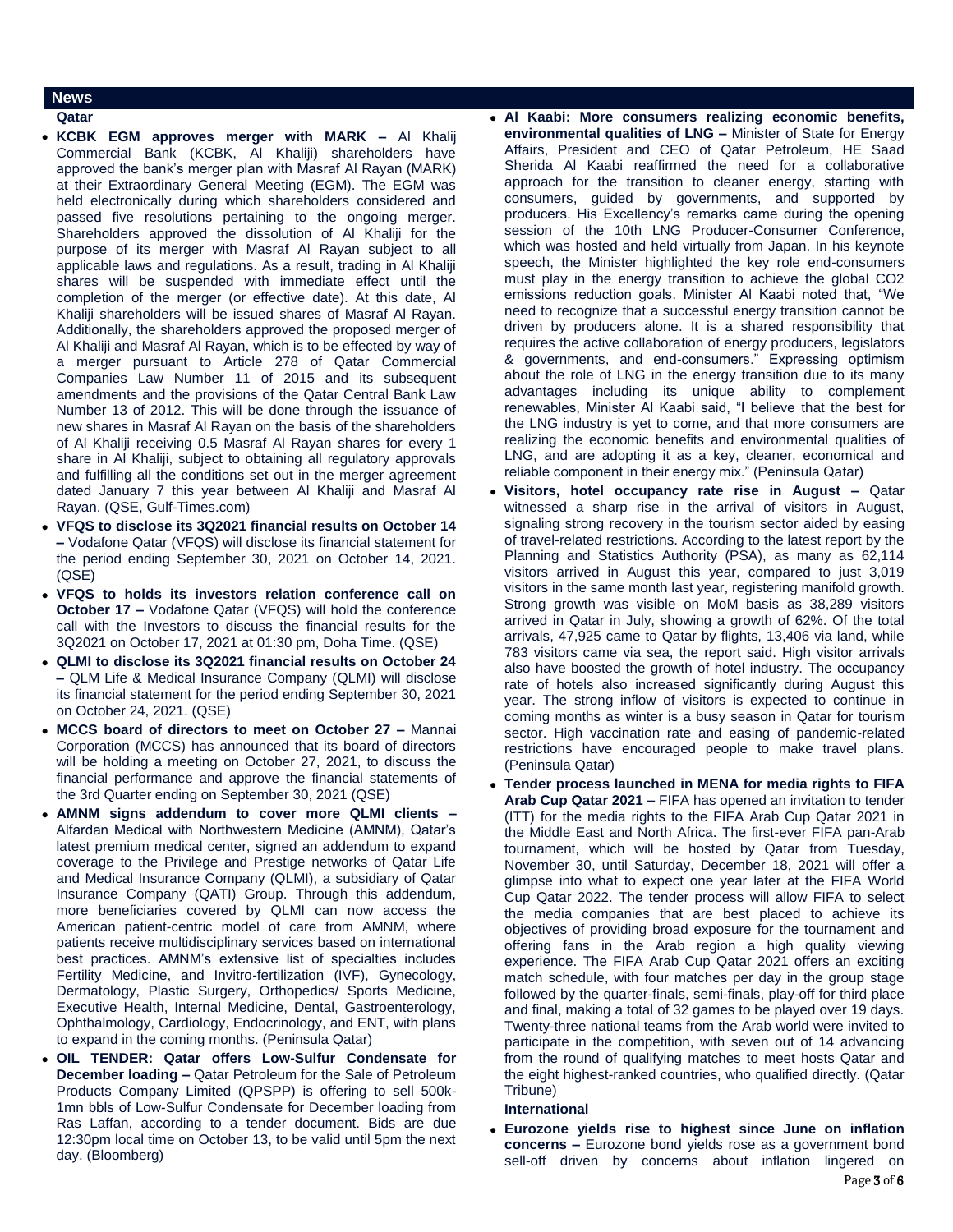Wednesday, although yields gave up much of their earlier rise as `US Treasury yields fell by late London trade. Earlier, oil prices jumped, with `US crude hitting its highest since 2014, after the OPEC+ group of producers stuck to its planned output increase rather than raising it, driving a sell-off across bond and stock markets that sent European indexes tumbling more than 1%. Germany's 10-year government bond yield, the benchmark of the bloc, rose as much as 4 bps and hit its highest since the end of June at -0.147%. It edged lower in late trade, following `US Treasuries lower after `US employment data showed `US private payrolls increased more than expected in September, and was up less than a basis point at -0.18% by 1521 GMT. The employment data is in focus ahead of Friday's `US non-farm payrolls data, which will be crucial for investors to gauge whether the `US Federal Reserve can announce a tapering of its bond purchases in November. Italy's 10-year government bond yields rose as much as 7 bps to a similar milestone at 0.928% and was last up 2.5 basis points to 0.88%. (Reuters)

- **BOJ's Kuroda says Japan's labor practices keep wage pressures under control –** Japanese firms have no pressing need to raise wages because they retained jobs during last year's pandemic-induced economic slump, and thus do not need to fill job vacancies as quickly as US companies, Bank of Japan Governor Haruhiko Kuroda said. The surge in demand triggered by the re-opening of the US economy, and layoffs by US firms to deal with the pandemic's initial hit, have recently caused serious bottlenecks and labor shortages in the country, Kuroda said. That has prompted US firms to raise wages to secure staff, and hike prices of goods and services to curb excess demand. "In contrast, demand in Japan has not recovered as rapidly as that in the US," Kuroda told an online meeting of the Japan-US Business Conference. Japanese firms stuck to their custom of retaining jobs and instead keeping wages low to weather the pandemic-driven slump. As such, supply-side constraints in Japan have not been as severe as in the US, which is why there has been "no pressing need" for firms to raise wages and prices, he said. Kuroda also blamed the Japanese public's "cautious" sentiment on the outlook, which became entrenched during past periods of deflation, for keeping inflation low. "To completely eradicate (Japan's) deflationary mindset, cooperation of firms and households are necessary," he said, calling for the need to create a virtuous cycle in which higher wages give households more purchasing power, thereby making them more accepting of price rises. On Japan's economy, Kuroda said it has picked up led by exports and the manufacturing sector. "If Japan can simultaneously protect public health and improve consumption activities through the use of vaccination certificates, for example, the economic recovery trend is very likely to become more pronounced," he said. Japan's economy has been recovering as robust global demand propped up exports, offsetting the weakness in consumption. But Japan's consumer inflation is stuck around zero even as that of the US exceeded 5%, leaving central banks of both countries with a different set of challenges. (Reuters)
- **IBGE: Brazil retail sales fall in August –** Brazilian retail sales fell in August from the previous month and compared to a year ago, as Latin America's largest economy struggles to recover from the effects of the COVID-19 pandemic, according to IBGE, the government's official statistics agency. IBGE said on Wednesday that Brazilian retail sales fell by 3.1% in that month from July, and by 4.1% in an annual comparison. The slump comes as a surprise, as analysts in a Reuters poll had predicted a 0.7% monthly increase in retail sales for August, and a 2% rise in sales from the same month a year ago. IBGE said sales of furniture and home appliances fell by almost 20% in August from the same month last year, weighing on the indicator. The

agency also said Brazilians are buying less food and beverages, noting supermarket sales fell by 4.6% in August from the same year ago month. (Reuters)

- **Russian inflation hits 7.4% in Sept, highest since mid-2016 –** Annual inflation in Russia jumped to 7.40% in September, its highest since June 2016, and showed signs of climbing higher in early October, adding pressure on the central bank to raise interest rates for the sixth time this year. Consumer inflation, interest rates for the sixth time this year. the bank's main policy reference point, accelerated from 6.68% in August, data from statistics service Rosstat showed on Wednesday, above 7.1% predicted in a Reuters poll of analysts. The consumer price index rose 0.26% in the week to Oct. 4, suggesting further inflationary pressure early this month. Inflation overshot the central bank's 4% target in late 2020 and shows no signs of slowing, eating into incomes already dented by the COVID-19 crisis and a weak rouble. On Wednesday the central bank, which had initially expected inflation to peak in March, said it would have to raise its 2021 forecast from 5.7%- 6.2%, while hoping inflation would start slowing in the fourth quarter. The central bank's Deputy Governor Alexei Zabotkin signaled the bank is set to hike its key interest rate from 6.75% at its October 22 meeting. (Reuters)
- **World Bank ups Russia's 2021 GDP forecast but warns of**  sanctions impact - Russia's economic recovery will be stronger than expected this year but US sanctions, a poor vaccination rate and the central bank's monetary tightening will all weigh on the growth outlook, the World Bank said. Russia's economic rebound will outpace its neighbor Belarus, hit by Western sanctions amid a political crisis, but will be less pronounced than in other former Soviet republics such as Armenia, Georgia and Uzbekistan. After shrinking by 3% in 2020, its sharpest contraction in 11 years, the Russian economy has recovered to pre-pandemic levels but is expected to lose momentum in the next few years without extra investment that could come from state spending. The World Bank said it now expects Russia's gross domestic product to grow by 4.3% in 2021 and 2.8% in 2022 versus 3.2% and 3.2%, respectively, that it forecast in June. This year, the economy "is supported by an earlier rebound in domestic demand and elevated energy prices," the World Bank said in a report on Europe and Central Asia. In 2022, economic growth will slow as demand stabilizes and industrial commodity prices can go down, it said. "The escalation of geopolitical tensions, including additional US sanctions imposed in 2021, low vaccination rates, and increases in the policy rate from record lows are weighing on the growth outlook." Russia has had to raise rates five times so far this year, struggling to rein in stubbornly high consumer inflation and is on track to raise the key rate by at least 25 basis points from 6.75% on October 22. Russia's projected economic growth this year is below the 4.3% expansion that the World Bank expects in Central Asia in 2021 and 2022, thanks to investment activity and despite rate hikes prompted by higher inflation. The region's largest economy, Kazakhstan, is on track to grow 3.5% this year and 3.7% next year. (Reuters)

## **Regional**

 **Sources: OPEC+ caution and money behind reluctance to pump more oil –** OPEC+'s decision on Monday to stick with a plan to raise oil output modestly and gradually, despite prices surging to multi-year highs, was partly driven by concern that demand and prices could weaken, sources close to the group told Reuters. The other big reason is money. After seeing their income slide during the pandemic-induced demand and price collapse in 2020, the OPEC+ oil producers' alliance led by Russia and top exporter Saudi Arabia are enjoying the boost in revenues, three OPEC+ sources said. OPEC+ brought in record production cuts of about 10mn barrels per day (bpd) in April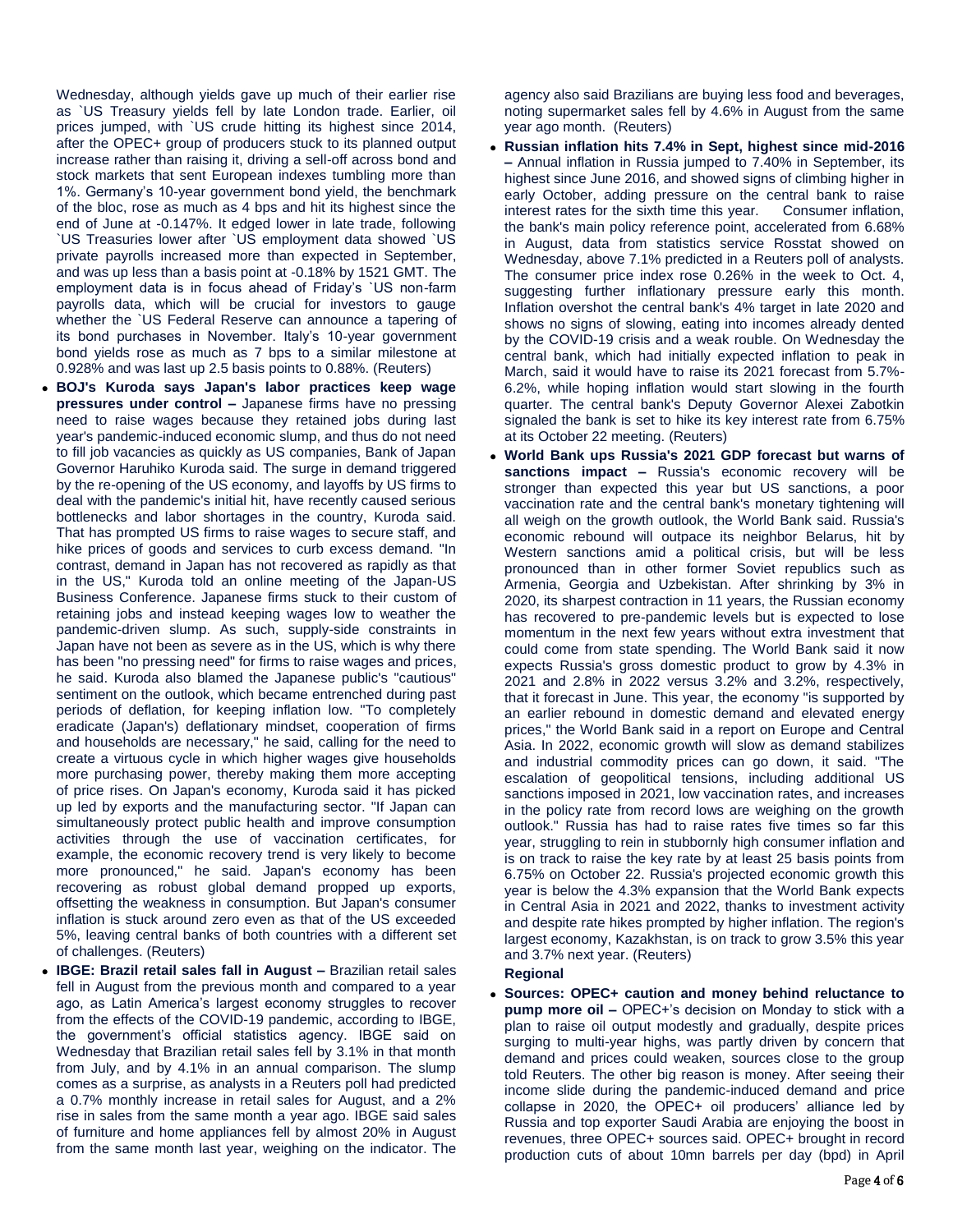2020, or about 10% of global output, after restrictions around the world to curb the spread of the coronavirus paralyzed oil demand and hit prices hard. (Reuters)

- **Saudi Exchange Tadawul is said close to IPO at \$4bn value –** Saudi Arabia's stock exchange is close to announcing plans for a long-awaited initial public offering that could value it at as much as \$4bn, according to people familiar with the matter. Tadawul, as it is known, may publish details of its IPO as soon as this month, the people said, asking not to be identified because the information is private. Deliberations are ongoing and no final decisions on timeframe have been taken, they said. (Bloomberg)
- **Saudi Aramco market value exceeds \$2tn for the first time since 2019 –** Oil giant Aramco has seen its market value once again exceed \$2tn, as its shares rose to their highest level since the beginning of 2020. The world's largest oil exporter has now replaced Google to become the third largest listed company in the world, according to Al Eqtisadiah. The Saudi company helped fuel a rise in the Kingdom's stock market, with the Tadawul index exceeding 11,600 points for the first time in 14 years today. Shares of 79 companies rose in the market, while 54 companies saw a decline. The trading value amounted to SR419.2mn, after trading 9.82mn shares. (Zawya)
- **Apicorp's \$750mn green bond oversubscribes three times –** The maiden \$750mn green bonds of Arab Petroleum Investments Corporation (Apicorp), a multilateral development financial institution, has oversubscribed almost three times, indicating the growing demand for sustainable investment instruments and the overwhelming response from the sovereign investors. The US-denominated five-year benchmark issuance, the first green bond in the Mena (Middle East and North Africa) region issued by an energy-focused investment institution, garnered \$2.2bn in orders from more than 80 institutional and sovereign investors. (Gulf-times.com)
- **Saudis cut oil prices after OPEC+ restraint fuels rally –** Saudi Arabia reduced oil prices for its main buyers, a day after OPEC+ sent crude futures surging by sticking to a plan for slow and steady supply increases. State firm Saudi Aramco's cuts for customers in Asia, Europe and the US may take some of the sting out of that jump for refiners at a time when a global gas shortage is pushing up demand for crude among power producers. The OPEC+ cartel, led by the Saudis and Russia, on Monday opted to raise daily output in November by 400,000 barrels, less than some traders and analysts had anticipated. The main US benchmark, Wests Texas Intermediate, jumped to a seven-year high of almost \$80 a barrel. (Bloomberg)
- **Saudi wealth fund hires Hage as Head of Global Private Equity –** Saudi Arabia's wealth fund hired Tony Hage as its head of international private equity to help lead deal-making for the \$430 billion sovereign investor following the pandemic. Hage, formerly a senior adviser at Mercer Investments, joined the Public Investment Fund last month, according to his LinkedIn profile. Bloomberg reported in July that Kevin O'Donnell, his predecessor and one of the fund's first international hires, was set to leave the private equity job. The PIF, as the wealth fund is known, declined to comment. The promise of higher returns at a time of extra low interest rates is prompting the \$10tn wealth fund industry to shift more capital into private markets. Looking to expand its reach, the PIF has made a spate of senior appointments recently. (Bloomberg)
- **UAE gets \$4bn with debut bond sale –** The UAE locked in \$4bn with its debt capital markets debut on Wednesday, after orders for its three-tranche bond deal topped \$22.5bn, bank documents showed. Issuers in the Gulf have continued to tap debt markets despite recent volatility, seeking to lock in cheap

funds before the US Federal Reserve is expected to begin tapering its bond-buying program this year. The UAE federal government had never issued bonds before but several of the seven emirates have, most notably the capital Abu Dhabi and commerce hub Dubai. (Reuters)

- **UAE federal government bonds tightened after \$20bn+ orders –** The UAE federal government tightened the price guidance for its debut bonds, which comprise three US dollardenominated tranches, after drawing more than \$20bn in orders, bank documents showed. The bonds were tightened to offer around 80 basis points (bps) over US Treasuries (UST) for a 10 year portion, about 110 bps over UST for a 20-year tranche and around 3.3% for 40-year Formosa bonds, according to the documents from banks on the deal, which is expected to close later on Wednesday. (Reuters)
- **Arkan and Emirates Steel merge to form UAE's biggest steel company –** UAE's Arkan Building Materials Co has completed its merger with Emirates Steel Industries, after receiving shareholder and regulatory approvals. The merger was first announced in May this year when ADX-listed Arkan said its board of directors has received an offer to merge the two firms in exchange for the issuance of an instrument that would automatically convert into approximately 5.1bn ordinary shares in Arkan's capital. Arkan is 51% owned by Senaat Holding Company, which is backed by state-owned holding company ADQ. Senaat also wholly owns Emirates Steel. Following the merger, Senaat will potentially own 87.5% of the combined entity's share capital. (Zawya)
- **Damac Board Committee approves Maple invest offer –** Independent committee of Damac board considers offer from Maple Invest to acquire all of the issued share capital of Damac. Committee approves contents of draft circular to Damac shareholders with regard to the recommendation of the offer. (Bloomberg)
- **Dubai real estate update: Apartments, villas worth \$28bn sold in 9 months –** Thousands of villas and apartments in Dubai with a combined value of AED104.3bn (\$28.4bn) were sold in the first nine months of the year, making 2021 the best time for property sales in four years, according to data from Property Finder. Between January and September 2021, the market saw a total of 43,299 deals, more than 45% higher than the transactions recorded during the whole of last year. The value of transactions for the past nine months was also the highest since 2017. (Zawya)
- **Dubai's Jebel Ali Free Zone sees nearly 40% surge in new businesses –** Dubai's state-owned Jebel Ali Free Zone (Jafza) has seen a huge jump in the number of companies setting up businesses in the flagship business park this year. New customer registrations in the free zone, a major contributor to Dubai's economy, grew nearly 40% YoY in the first half of 2021, taking the total number of Jafza-based businesses to more than 8,700. Businesses in the machinery and equipment sector, as well as vehicle and transport and retail and general trading, dominated the registrations, with growth averaging 188%, 100% and 78%, respectively. (Zawya)
- **Al Waha invests in BY Venture Partners –** Bahrain's Al Waha Fund of Funds has invested in BY Venture Partners' new \$50mn fund. Declining to disclose the size of its outlay in BY Fund II, Al Waha said it has deployed 60% of its \$100mn corpus in nine venture capitalists (VCs) since inception. The fund aims to back companies that will help fuel the region's transformation across industries that have been impacted by the pandemic. With the Al Waha partnership, BY aims to bridge the funding gap between start-ups in Bahrain and the Mena region and global markets. (Zawya)